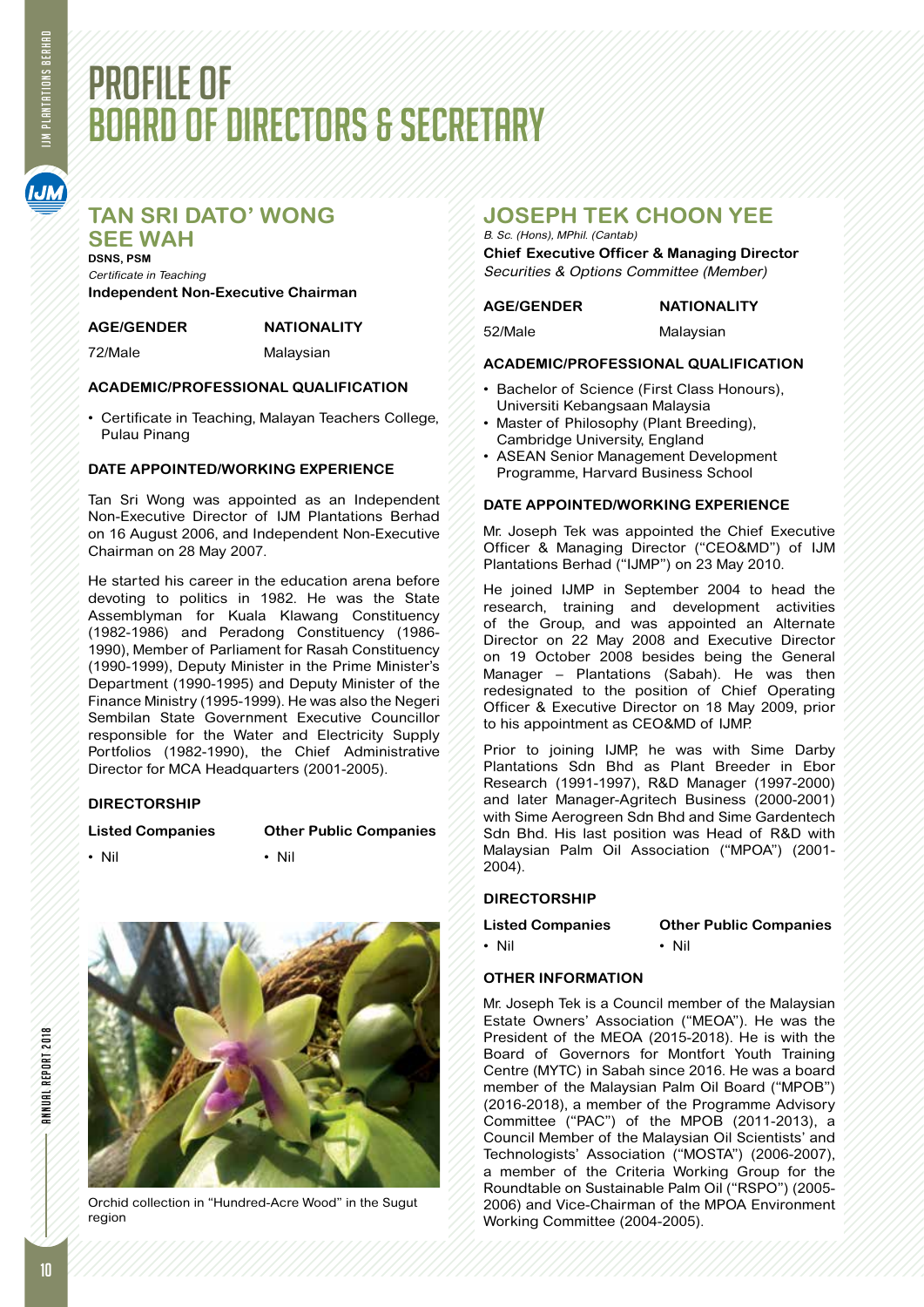## **PURUSHOTHAMAN A/L KUMARAN**

B. Acc. (Hons), CA, MBA

**Chief Financial Officer & Executive Director Chief Executive Officer (Indonesia)**

56/Male Malaysian

#### **ACADEMIC/PROFESSIONAL QUALIFICATION**

- Bachelor of Accounting (Honours), University of Malaya
- Master of Business Administration, Anglia Polytechnic University, Cambridge, England
- Member of the Malaysian Institute of Accountants

#### **DATE APPOINTED/WORKING EXPERIENCE**

Mr. Puru Kumaran was appointed the Chief Financial Officer & Executive Director ("CFO&ED") of IJM Plantations Berhad ("IJMP") on 23 May 2010.

He joined IJMP as Financial Controller on 1 January 2004. He was redesignated to General Manager - Corporate Affairs & Finance on 1 January 2007, prior to his appointment as the CFO&ED. He was also appointed the Chief Executive Officer for the Group's Indonesian operations on 1 January 2016.

Prior to joining IJMP, he was with Unilever Group for over 14 years, serving various finance and commercial positions in Malaysia, England and Indonesia. His last post was as Commercial Director of its plantation operations in Malaysia.

#### **DIRECTORSHIP**

#### **Listed Companies Other Public Companies**

• Nil • Nil • Nil



Benefical plant Turnera subulata

# **M. RAMACHANDRAN A/L V. D. NAIR**

**KMN** B. Agri Sc (Econs), FMIM, FMOSTA, FISP, FBIM **Senior Independent Non-Executive Director** Audit Committee (Member), Nomination & Remuneration Committee (Chairman), Securities & Options Committee (Chairman)

**AGE/GENDER NATIONALITY**

79/Male Singaporean/Permanent Resident of Malaysia

#### **ACADEMIC/PROFESSIONAL QUALIFICATION**

• Bachelor of Agricultural Economics and Technology, University of Adelaide, Australia

#### **DATE APPOINTED/WORKING EXPERIENCE**

Mr. Ramachandran was appointed an Independent Non-Executive Director of IJM Plantations Berhad on 28 May 2007.

He joined Socfin Group in 1962 after a short stint with Harrisons & Crossfield. He retired in 1996 as Director and Head of Plantations of Socfin Company Berhad. He worked for Tanjong PLC as a Managing Consultant from 1997 to 1998. In 1999, he was the Project Manager appointed by plantation companies to spearhead the formation of the Malaysian Palm Oil Association and served as its Chief Executive from January 2000 till April 2005. He continues to serve various bodies linked to plantation agriculture, which are essential to the overall well being of the agro-commodity based industry in Malaysia.

#### **DIRECTORSHIP**

**Listed Companies Other Public Companies**

• Nil • Nil • Nil

#### **OTHER INFORMATION**

Mr. Ramachandran played a key role in the formation of the global multi-stakeholder platform, Roundtable on Sustainable Palm Oil ("RSPO") in 2004. He held the position of Vice Chairman and is currently an Honorary Member and Advisor to RSPO's Board of Governors. He is also a Director of the Incorporated Society of Planters, ISP Management Sdn Bhd, Saraya Hygiene Malaysia Sdn Bhd and a member of the Board of Commissioners of PT Agro Indomas, Indonesia (a Carson Cumberbatch Company). He serves on the Board of Governors of the International School of Penang (Uplands) and as a Trustee of the Malaysian Estate Staff Provident Fund and The Planters' Benevolent Trust of Malaysia.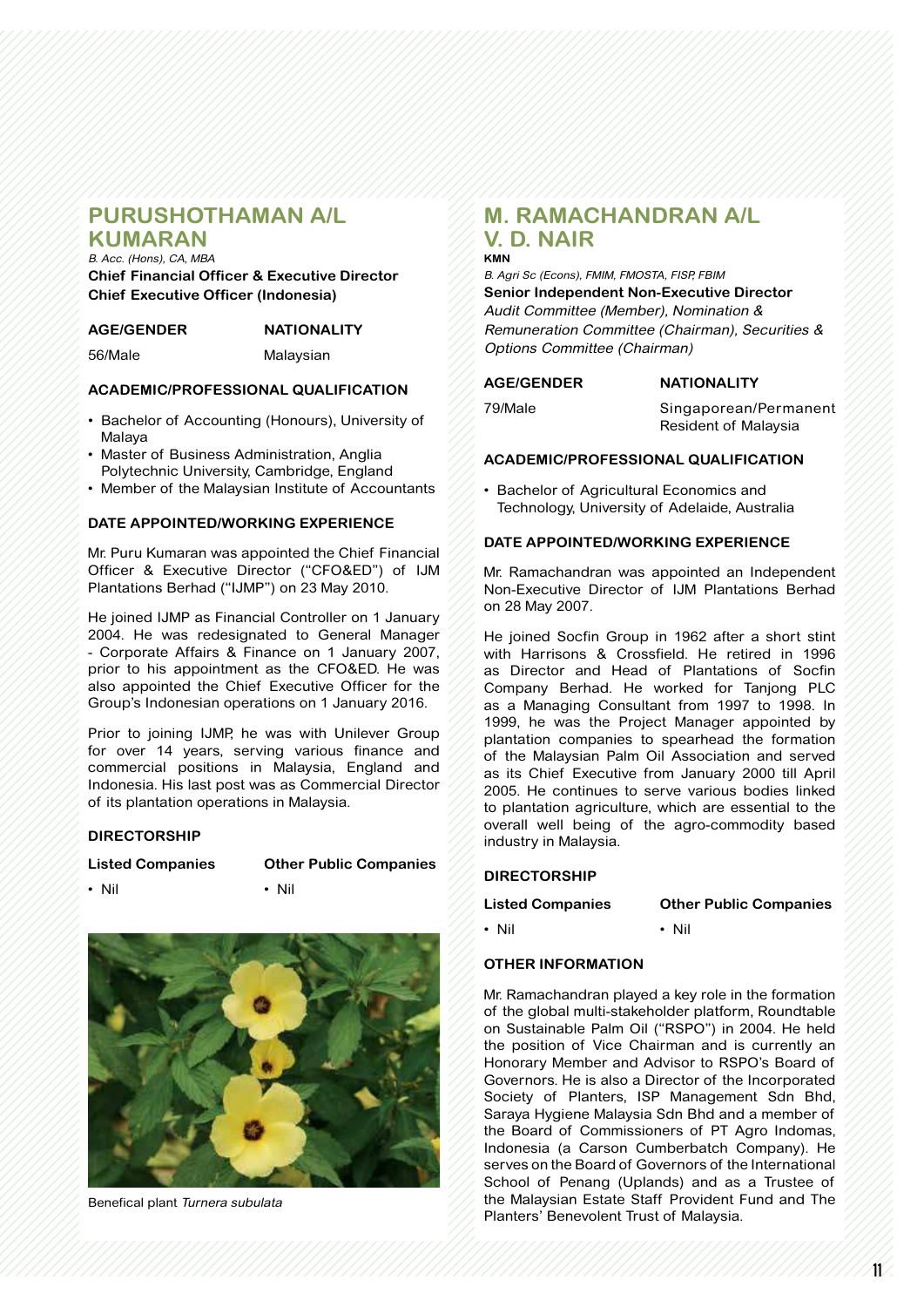# PROFILE OF BOARD OF DIRECTORS & SECRETARY

# **PUSHPANATHAN A/L S. A. KANAGARAYAR**

**CA(Scotland), CPA(M), CA(M) Independent Non-Executive Director** Audit Committee (Chairman), Nomination & Remuneration Committee (Member)

### **AGE/GENDER NATIONALITY**

66/Male Malaysian

## **ACADEMIC/PROFESSIONAL QUALIFICATION**

- • Member of the Institute of Chartered Accountants of Scotland
- • Member of the Malaysian Institute of Certified Public Accountants ("MICPA")
- Member of the Malaysian Institute of Accountants ("MIA")

#### **DATE APPOINTED/WORKING EXPERIENCE**

Mr. Pushpanathan was appointed as an Independent Non-Executive Director of IJM Plantations Berhad on 12 November 2012.

He retired as a partner of Ernst & Young on 31 December 2009. He has more than 39 years of experience in providing advisory, accounting and audit services in the role of a partner-adviser for a large number of clients based in Malaysia and internationally (both private and public corporations) in a variety of industries. He was also involved in share valuations of corporations, mergers and acquisitions, restructurings, takeovers, flotations, investigations and tax planning.

### **DIRECTORSHIP**

#### **Listed Companies**

- • Bursa Malaysia Berhad
- • IJM Corporation Berhad

#### **Other Public Companies**

- • Asian Institute of Finance Berhad
- • Sun Life Malaysia Assurance Berhad
- Sun Life Malaysia Takaful Berhad
- • MICPA
- Malaysian Community & Education Foundation

#### **OTHER INFORMATION**

Mr. Pushpanathan is currently a Council Member and EXCO Member of MICPA. He also serves as the Chairman of the Listing Committee of Bursa Malaysia and a Trustee of WWF-Malaysia.

He was a Board Member of the Malaysian Accounting Standards Board ("MASB") (2009-2015), Honorary Secretary of the Financial Reporting Foundation (2010-2015), President of MICPA (2012-2014), a Council Member of MIA (2012-2014), Chairman of MICPA's Financial Statements Review Committee and is currently the Project Chairman of the Insurance Standards Working Group of MASB on IFRS 17. He also headed the MICPA Working Group, which undertook a revision of the specimen financial statements of Model Insurance Berhad. He has served as an inaugural member of the International Federation of Accountants ("IFAC's") Developing Nations Permanent Taskforce for 2004/2005. He has been actively involved in the National Annual Corporate Report Awards ("NACRA"), which is jointly organised by MICPA, MIA and Bursa Malaysia, as Chairman of the Adjudication and/or Organising Committees from 2003 to 2009.



Orchid collection in "Hundred-Acre Wood" in the Indonesian operations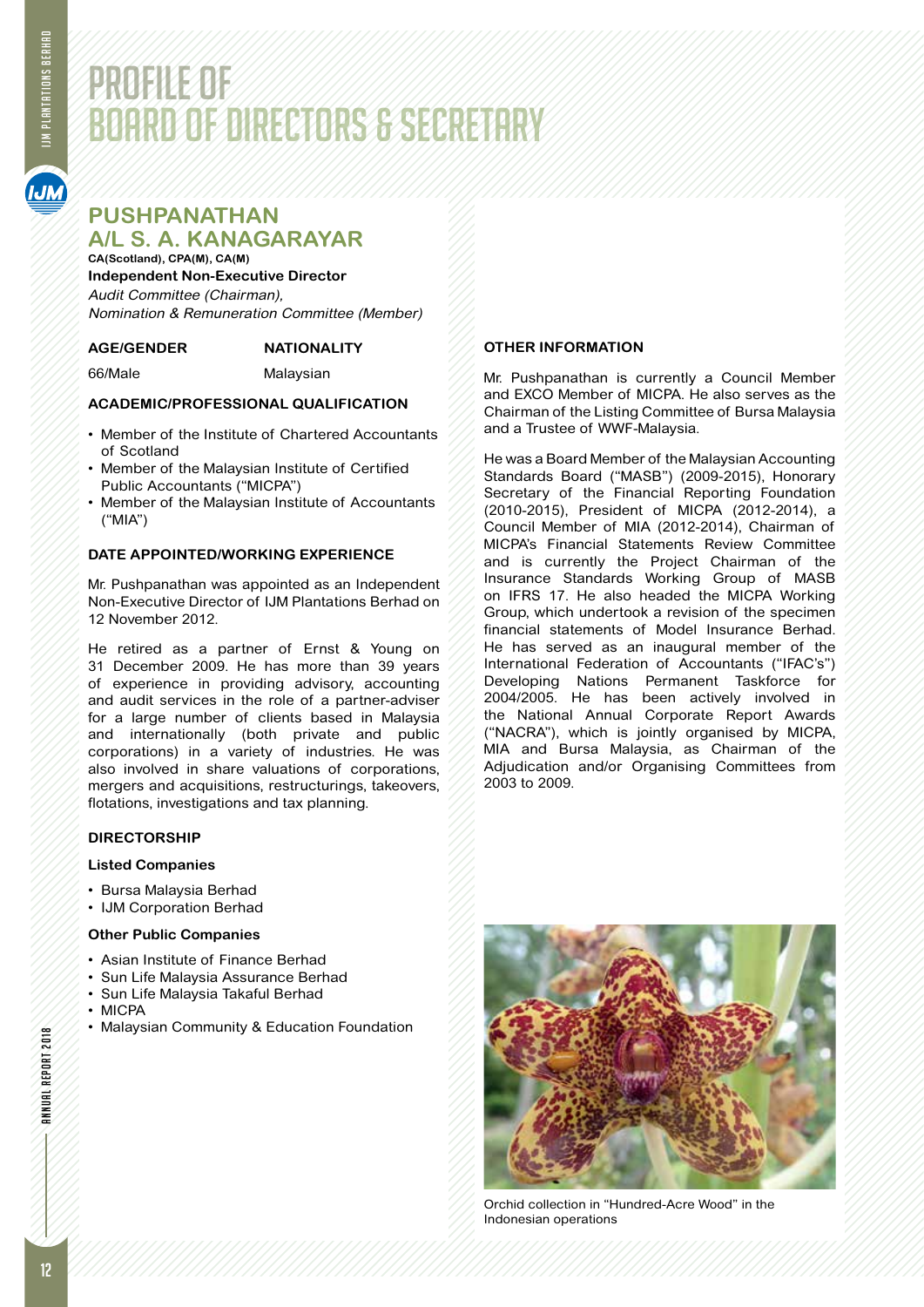# **DATUK DR. CHOO YUEN MAY**

#### **PJN, DSPN, KMN**

B.Sc., M.Sc., Ph.D., EMBA, DSc(Hon), FASc, FMOSTA, FMIC, FMSA, FAAET, FISP

**Independent Non-Executive Director** Audit Committee (Member)

#### **AGE/GENDER NATIONALITY**

62/Female Malaysian

#### **ACADEMIC/PROFESSIONAL QUALIFICATION**

- • Bachelor of Science, University of Waikato, New Zealand
- Master of Science, University of Waikato, New **Zealand**
- Doctor of Philosophy in Chemistry, University of Malaya
- • Executive Master of Business Administration, Asian Institute of Management, Philippines
- • Honorary Doctorate of Science, University of South Wales, United Kingdom

#### **DATE APPOINTED/WORKING EXPERIENCE**

Datuk Dr. Choo was appointed as an Independent Non-Executive Director of IJM Plantations Berhad ("IJMP") on 1 November 2016.

She was the Director-General of Malaysian Palm Oil Board ("MPOB") prior to her appointment as Director of IJMP. She had also served in various positions in the research and development units or divisions of MPOB as the Head of Unit of Milling & Processing (2000-2004), the Director of the Engineering and Processing Research Division (2004-2006) and the Deputy Director-General (Research & Development) (2006-2010). She started her career as a lecturer at University Sains Malaysia for 2.5 years before joining the Palm Oil Research Institute of Malaysia ("PORIM") as a Research Officer in 1982 and the Leader for Processing Research Group of PORIM from 1993 to 2000.

Her vision and passion for science is reflected by the fact that she is an inventor of 71 patents and has authored and co-authored more than 950 scholarly articles. Several of the patents have been successfully commercialised, the most significant being the carotene-riched red palm oil, tocotrienol and carotene concentrates, and biodiesel technologies.

#### **DIRECTORSHIP**

| <b>Listed Companies</b> | <b>Other Public Companies</b> |
|-------------------------|-------------------------------|
| $\cdot$ Nil             | $\cdot$ Nil                   |

#### **OTHER INFORMATION**

Datuk Dr. Choo is currently an Honorary Distinguished Researcher appointed by the Chinese Academy of Tropical Agricultural Sciences, People's Republic of China. She is also the Vice President of the Malaysian Invention & Design Society ("MINDS"), a Board member of International Society of Biocatalysis and Agricultural Biotechnology ("ISBAB"), a Council member of Malaysian Oil Scientists' and Technologists' Association ("MOSTA"), a member of the Nutrition Society of Malaysia, Malaysian Women's Institute of Management and American Oil Chemists' Society.

She is the Immediate Past President of the International Society for Fats Research ("ISF") (2015-2016), Board member of Malaysian Palm Oil Council ("MPOC") (2010-2016) and a Trustee of Malaysian Palm Oil Certification Council ("MPOCC") (2015-2016).

She has been honoured with more than 100 international and national scientific and invention awards. Among them are the prestigious The Knight of the International Order of Merit of Inventors awarded by the International Federation of Inventors Association ("IFIA") in 2009, the Most Outstanding Malaysian Women Award in conjunction with the International Women's Day Celebration 2011, the WIPO (World Intellectual Property Organization) Gold Medal for the Best Women Inventor in 1994 and 2003, and the Merdeka Award in 2014.

She was also a member of the Board of Directors of some private companies, including Felda Global Ventures Plantations Sdn Bhd from 2012 to 2013.



Pitcher plants found in conservation areas of the Group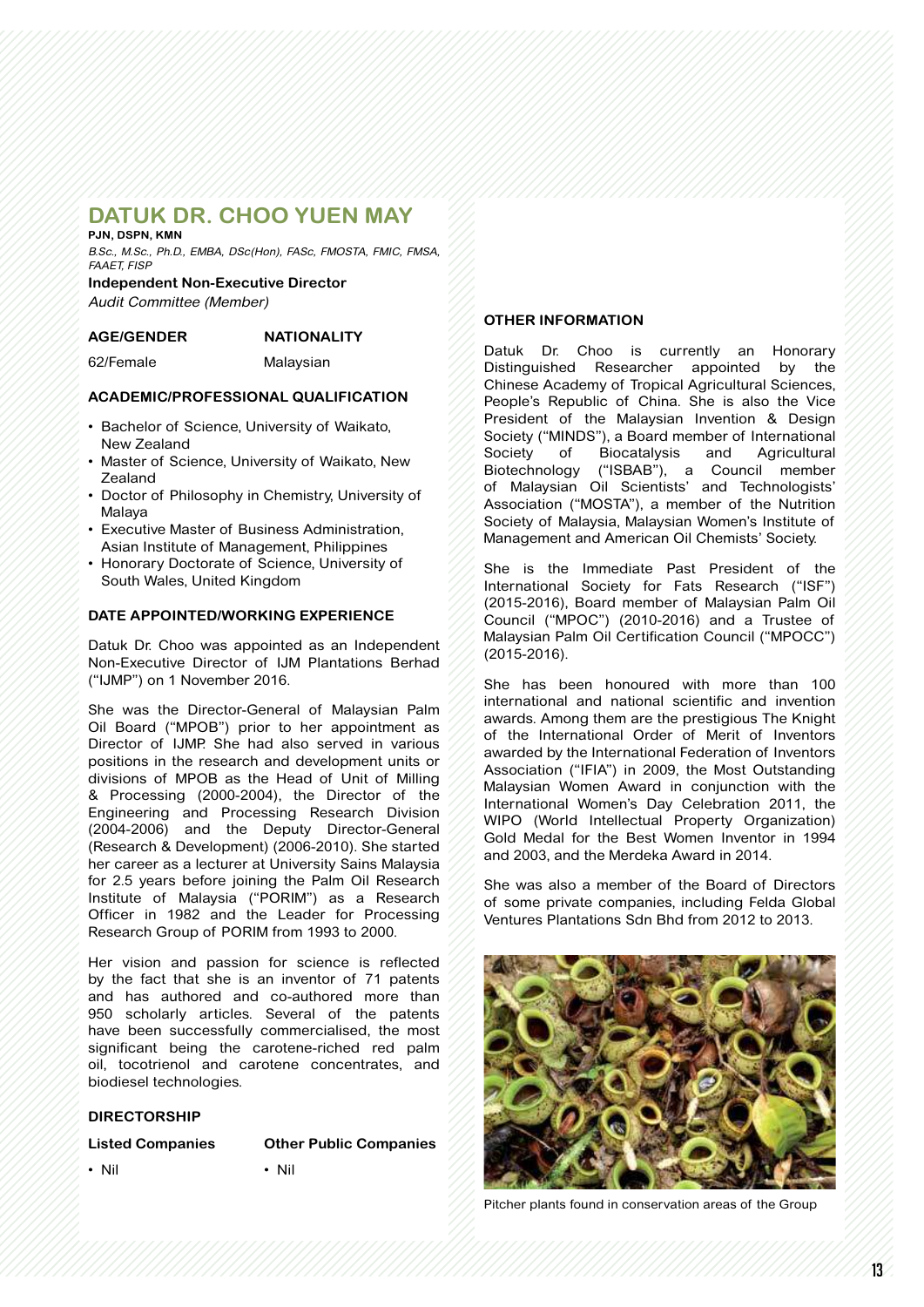# PROFILE OF BOARD OF DIRECTORS & SECRETARY

## **FATIMAH BINTI MERICAN**

Higher National Diploma in Computer Studies **Independent Non-Executive Director**

#### **AGE/GENDER NATIONALITY**

64/Female Malaysian

### **ACADEMIC/PROFESSIONAL QUALIFICATION**

• Higher National Diploma in Computer Studies, University of Westminister (formerly known as Polytechnic of Central London)

### **DATE APPOINTED/WORKING EXPERIENCE**

Puan Fatimah Binti Merican was appointed as an Independent Non-Executive Director of IJM Plantations Berhad on 1 November 2017.

She started her career as an analyst in Esso Malaysia Berhad ("Esso") (a company formerly listed on the Bursa Malaysia Securities Berhad) since 1977, and thereafter worked for ExxonMobil group of companies ("ExxonMobil Group") (after the merger between Exxon and Mobil) in managing global teams to support all of ExxonMobil's downstream and chemical IT applications. From 2008 to 2014, she was responsible for finance related activities of ExxonMobil's subsidiaries in Malaysia. She has vast experience in management and information technology, having worked locally, regionally and globally.

During her working career with ExxonMobil Group, Puan Fatimah was the Vice President and Director of ExxonMobil Exploration and Production Malaysia Inc. (December 2008 - March 2014) and Executive Director of Esso (December 2008 - March 2012).

#### **DIRECTORSHIP**

## **Listed Companies Other Public Companies**

- 
- Paramount United Overseas Bank Corporation Berhad (Malaysia) Berhad

### **OTHER INFORMATION**

Puan Fatimah is a Certified NLP Coach from The American Board of Neuro-Linguistic Programming, a mentor of the Women in Leadership Malaysia program which is run jointly with TalentCorp Malaysia and the Institute of Chartered Accountants, England and Wales ("ICAEW"), and the Group Coach of the Women in Leadership Malaysia.

She was also a member of Merdeka Award Education and Community Category Nomination Committee (2014 - 2017) and Panel of Women Entrepreneurs, SME Corp (2014 - 2015). She chaired the Human Capital Council, Malaysian International Chamber of Commerce and Industry from 2012 to 2014.

# **TAN SRI DATO' TAN BOON SENG @ KRISHNAN**

**PSM, DSPN, SMS** B. Econs (Hons), CPA(M), MBA **Non-Executive Director**

#### **AGE/GENDER NATIONALITY**

65/Male Malaysian

#### **ACADEMIC/PROFESSIONAL QUALIFICATION**

- Bachelor of Economics (Honours), University of Malaya
- • Master of Business Administration, Golden Gate University, San Francisco, USA
- Member of the Malaysian Institute of Certified Public Accountants

#### **DATE APPOINTED/WORKING EXPERIENCE**

Tan Sri Krishnan was appointed a Non-Executive Director of IJM Plantations Berhad on 7 December 1993.

He joined IJM Corporation Berhad ("IJM") as Financial Controller in 1983. Prior to joining IJM, he was with Kumpulan Perangsang Selangor Berhad for seven (7) years, his last position was Group Financial Controller. He was appointed an Alternate Director of IJM on 12 June 1984, Director on 10 April 1990 and Deputy Group Managing Director on 1 November 1993. He was then appointed Group Managing Director on 1 January 1997 and was redesignated Chief Executive Officer & Managing Director ("CEO&MD") on 26 February 2004. He stepped down as the CEO&MD of IJM on 31 December 2010 and was appointed Executive Deputy Chairman on 1 January 2011. He was subsequently redesignated as Deputy Non-Executive Chairman on 1 January 2014.

### **DIRECTORSHIP**

#### **Listed Companies**

- IJM Corporation Berhad
- • Grupo Concesionario del Oeste S.A., Argentina

#### **Other Public Companies**

- • HSBC Bank Malaysia Berhad (Independent Non-Executive Chairman)
- • Malaysia Airlines Berhad
- Malaysia Aviation Group Berhad
- Malaysian Community & Education Foundation

#### **OTHER INFORMATION**

Tan Sri Krishnan is actively involved in the promotion of Malaysia India business ties and is the Founder President of the Malaysia-India Business Council ("MIBC") and the Co-Chairman of the Malaysia India CEO Forum. He was the President of MIBC from 2008 to 2015.

He also serves as a management committee member of the Olympic Council Trust and President of the Klang High School Old Boys Association.

ANNUAL REPORT 2018